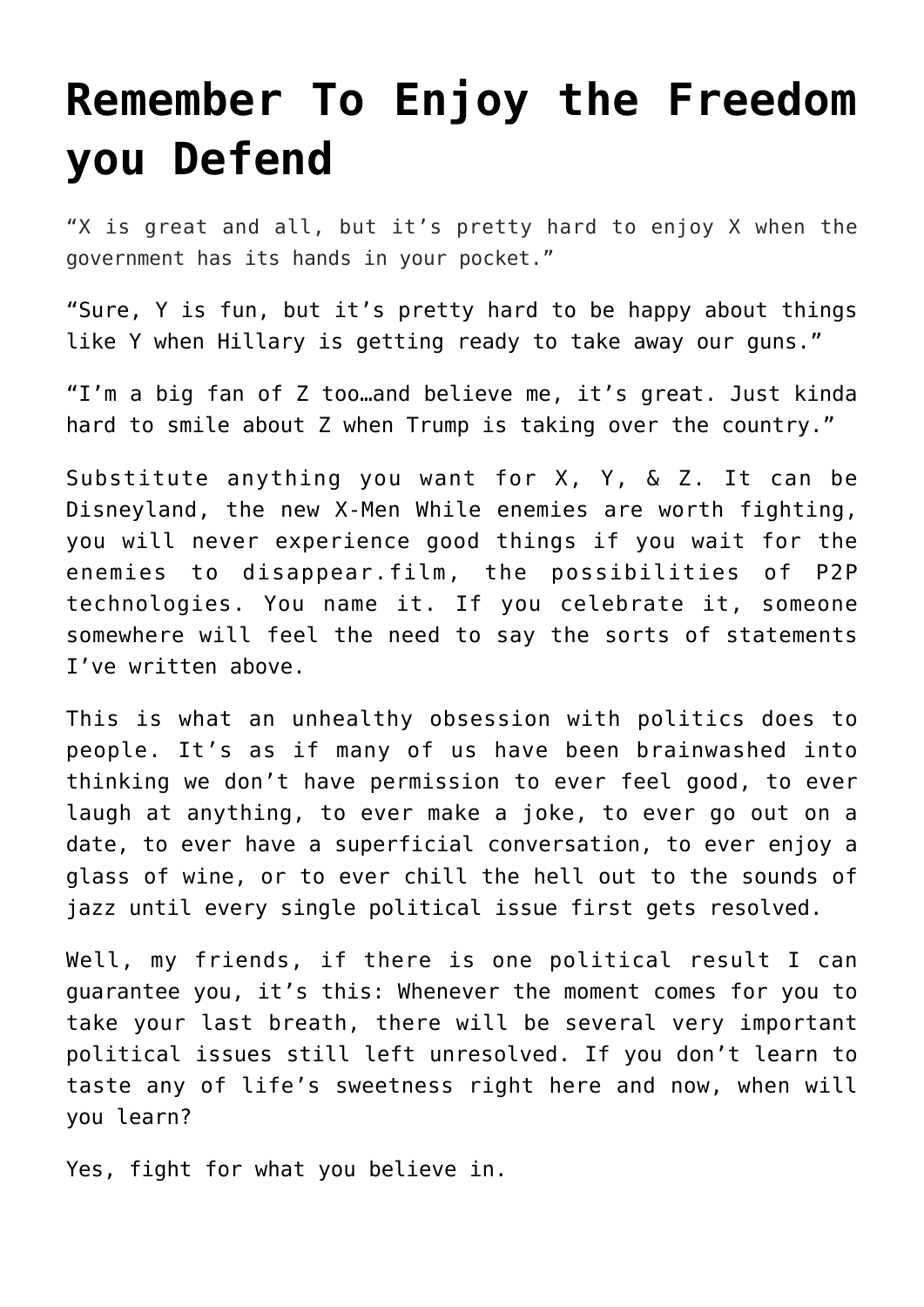Yes, keep getting worked up over what aggravates you.

Yes, I explicitly encourage you to be angry about all that is wrong with the world.

Yes, yes, and yes, to all the things you can say about the problems of evil and our duty to do something about it.

Don't compromise that part of yourself one bit.

But please remember this: There is a thing called joy. There is a thing called love. There is a thing called peace. There is a thing called laughter. There is a thing called fun. There is a thing called awe. These things have many enemies. And while the enemies are worth fighting, you will never experience these things if you wait around for the enemies to disappear first.

A meaningful and passionate life is not available a la carte. It can only be experienced alongside the ugliness, messiness, and sadness that is also part and parcel of life.

If life were a fairy tale, then perhaps we could all afford to wait until the "good guys" beat the "bad guys" before we gave ourselves permission to do things like smile, play, dance, and create. Unfortunately, life is not a fairy tale, and that means we're going to have to learn to enjoy our freedom while we fight for it, while we defend it, and while we bemoan the efforts of those who seek to stifle it.

—

*This piece was originally published [on the author's site.](https://tkcoleman.com/2016/06/28/freedom-enjoy-while-you-defend-it/)*